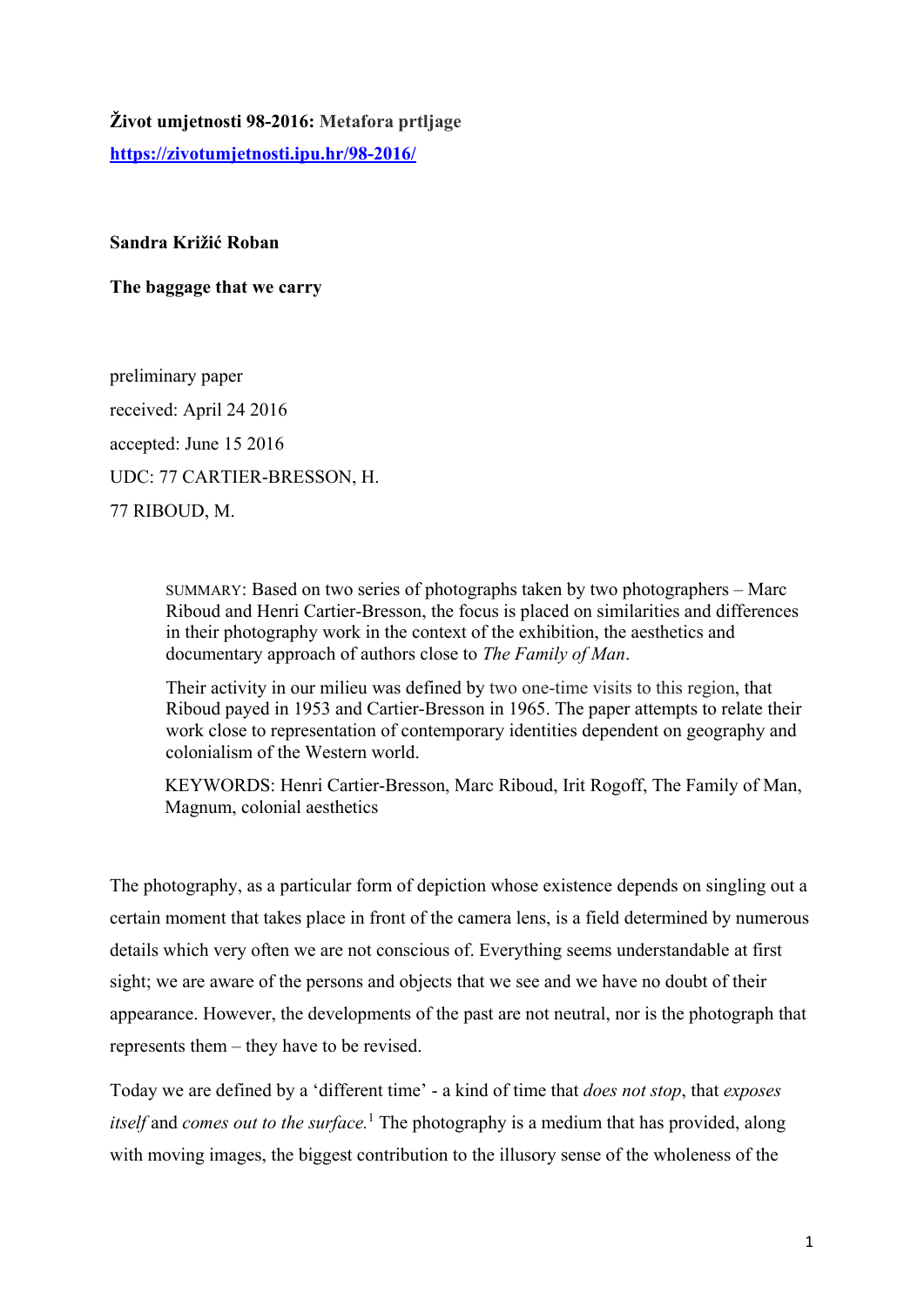world. It has made everything become more available; by means of the *speed of liberation*, as Virilio defines it, we are presented today with an incredible amount of pictures – of disposable images whose distinctive quality we are no longer able to register. Photography is an indispensable medium by which information, knowledge and even prejudices about others and those who are different are being mediated; they are being transformed depending upon the context in which they are used, as well as upon the political, religious, national and other convictions that need to be corroborated. The question of responsibility of the person that takes photographs is more topical in the present day than it has ever been before. Whose look do we encounter at the end? Whose position does it describe: the one of the photographer or of the participant that (willingly or reluctantly) participates and thus confirms not only his/her presence, but also a number of facts that remain invisible. Is the assertion of the one sole index satisfying enough and what is to be done with all that remains outside of the image, with all the preceding circumstances which we perhaps assume, but not necessarily take into consideration? Barthes says that "a photograph is always invisible: it is not what we see".<sup>2</sup> How do photographers harmonize *studium* and *punctum*: how do they, from a "field of unconcerned desire, of various interest, of inconsequential taste", reach a stroke that pricks us (but also "bruises us and is poignant to us")? $3^3$ 

The subject of my research<sup>4</sup> are the two series of photographs taken by two photographers  $-$ Marc Riboud and Henri Cartier-Bresson. I will focus on the similarities and differences in their work in the context of the exhibition and of the poetics of authors close to *The Family of Man.* Following the Irit Rogoff's theses, I will try to explain the importance of reading their work in a different way.

Their activity in our milieu was defined by two one-time visits to this region, that Riboud payed in 1953 and Cartier-Bresson in 1965. Both of them took photographs throughout Dalmatia, as well as in Zagreb and Belgrade; the Bresson's travel was, however, longer and more complex, encompassing almost the entire territory of the former Yugoslavia. Another element that links the two photographers is the aesthetics and the documentary characteristic of their approach to photography, which are close to the exhibition *The Family of Man*.<sup>5</sup> It was a time described by the critics as a short-term European social utopia of the future in a world without injustice,<sup>6</sup> which in the second half of the  $20<sup>th</sup>$  century showed to be crucial. A time of the accentuated need to depict people from various parts of the world as well as their customs, differences and similarities.7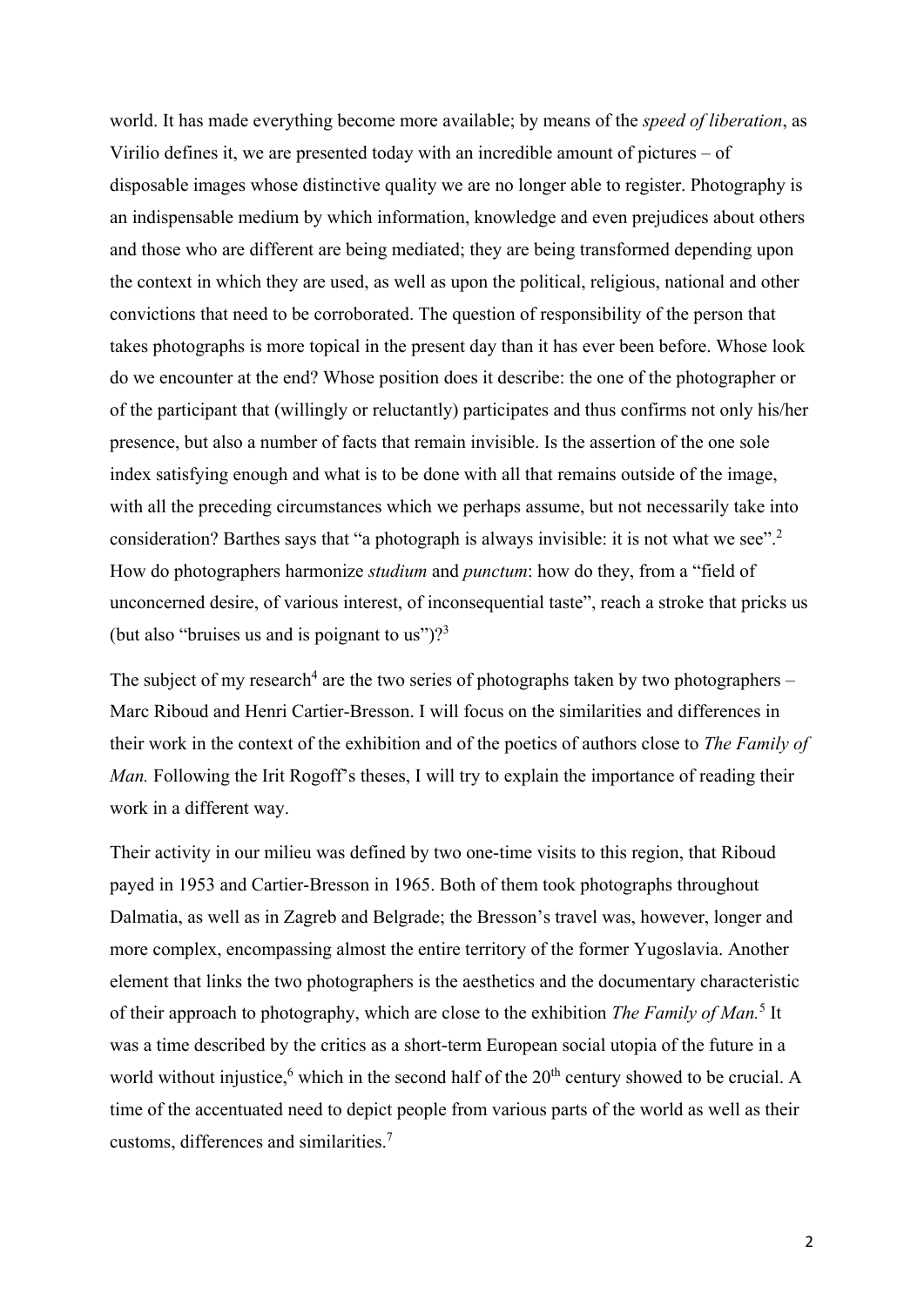The Riboud's series of photographs, taken in Dalmatia and other milieux and cities such as Vrlika, Zagreb or Beograd, corresponds in a certain way to the criteria linked with Steichen's *Family*. This too is a case of photographs of people that the average audience will easily identify by a certain code, and whose basic existential conditions are comprehensible and acceptable for the viewers. Riboud's photographs can be observed through the narrow context of living and intellectual conditions of that time, outside of the modernity that was already noticeable in many of our circles in the 1950s.

How should we interpret this series? Riboud's photographs are based on the paradigms of modernisation processes that characterised the Western hemisphere which at the time started to relish in its abundance. Foreign visitors show little interest in the reconstruction of modernism (which was particularly strong in the Yugoslavian cultural scene in the mid-1950s), they are not familiar with individual artistic gestures, abstraction or values of the postwar society that is starting to develop its consumerist mentality. Riboud will portray the contemporary consumerist interest through photographs that testify of a certain cultural disharmony – depicting a young girl wearing a bikini and the potential longing of a young woman in a traditional dress as she looks at the shop window in Zagreb. Bresson caught a similar view, repeating the same standard model in his photographs of women in traditional dresses looking at the window display of a television appliances store. The chosen aspects of the reality in the post-war society are depicted as a collision of two worlds divided by visible barriers of different cultural surrounding, poverty and lack of understanding, or simply by the barrier of the shop window glass.

If we were to judge the period from the year 1950 until the end of the 1960s by available photographs, we could say that they neutralise reality in a way. They give advantage to a history that somewhat hibernates the then Yugoslavian society within a frame that is recognisable and acceptable to the West. It is impossible to identify the images of oldfashioned harvest with the society strongly marked by modernisation and industrialisation processes and a significant departure from collectivisation, as well as by the market model that enabled a freer and a more modern governance.

In 1953, the year when Stalin died, Riboud was travelling throughout Dalmatia and other areas of Yugoslavia. At the same time Tito was heading from Belgrade via Sarajevo to Dalmatia, where he was to embark a ship to visit United Kingdom – his first official visit to a Western country.<sup>8</sup> This visit is regarded in the national history as the moment in which Yugoslavia started to redefine its position in the world. It was also a moment of the new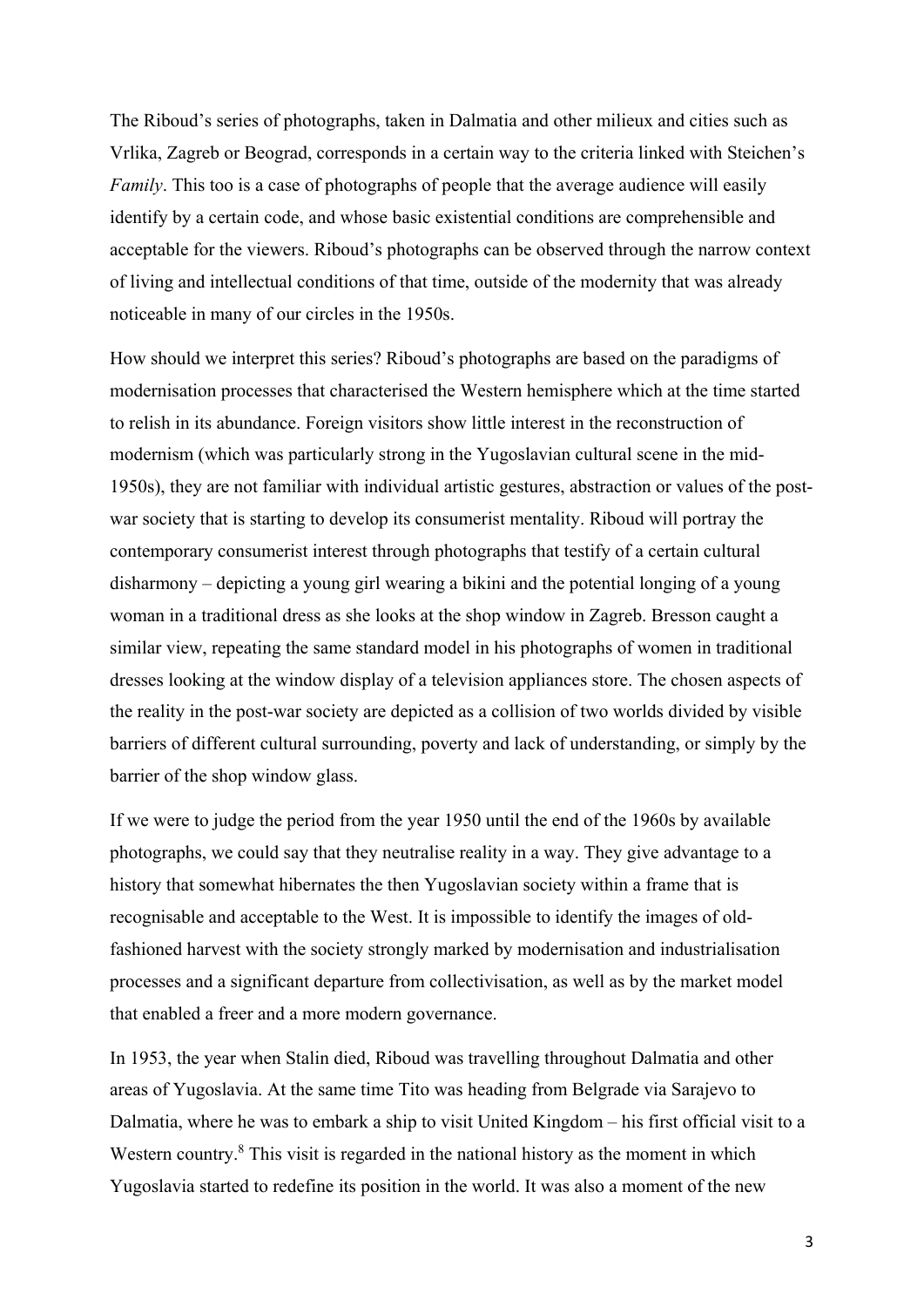identification of the Yugoslav society that in the 1950s raised many generations who from the 1960s onwards were able to satisfy their needs in popular culture. Various material and symbolic goods (texts, melodies and images) of a wide audience appeal started to be produced, and TV shows became a regular presence in the everyday life. Many cities underwent an intensive development with the aim to create a new and contemporary metropolitan scale. Important events in visual arts inclined towards rationalist and constructivist tendency followed the architectural trends. Let us also mention early computergenerated researches that took place during that period. This information has no intention to diminish the photographic importance of any author, nevertheless it offers us the possibility to approach and interpret certain photographic series in a different way.

The influence of *Magnum* is impossible to avoid, and here we should point to general differences that the critics noted between the European and American approach to reportage photography.<sup>9</sup> But it is equally impossible to disregard the critical approach to romantic illusions that have greatly marked the photography in Europe in the 1950s. Some authors of the German photographic scene, Schmoll for instance, who strongly opposed the poetics of the Steichen's *Family*, describe the '50s as an apolitical era of renewal with 'alternating waves of *devouring*, shopping, travelling and industrial and technological advancement'.10 Many characteristics of this period speak of a continuous conservative approach, documented in photographs that were showcased at numerous international exhibitions. Their content was often sentimental, depicting lovely and endearing scenes with children, animals and people of various nationalities united through generally accepted Western visual standards. The atmosphere was, among other things, achieved through scenes of agricultural work – the pictures of smiling peasants were believed to contribute to the scene's neutrality that was easy for the viewers to understand and to even identify with.

The decision to found Magnum Photos Agency in 1947 undoubtedly contributed to the seriousness of the approach to reportage photography, even though its founding is primarily linked to the fact that the photographers were allowed to keep the author's rights, which is very important to point out. It is often considered today that the importance of *Magnum* in development of the post-war photography should be revised. Nevertheless, *Magnum* offered support to its photographers in regard to their individual expression, rather than insisting that they should work in a certain unified way. The possibility to retain author's rights, as well as to sell photographs to various magazines, contributed to the photographers' financial situation, allowing them to work on projects that were personally important to them.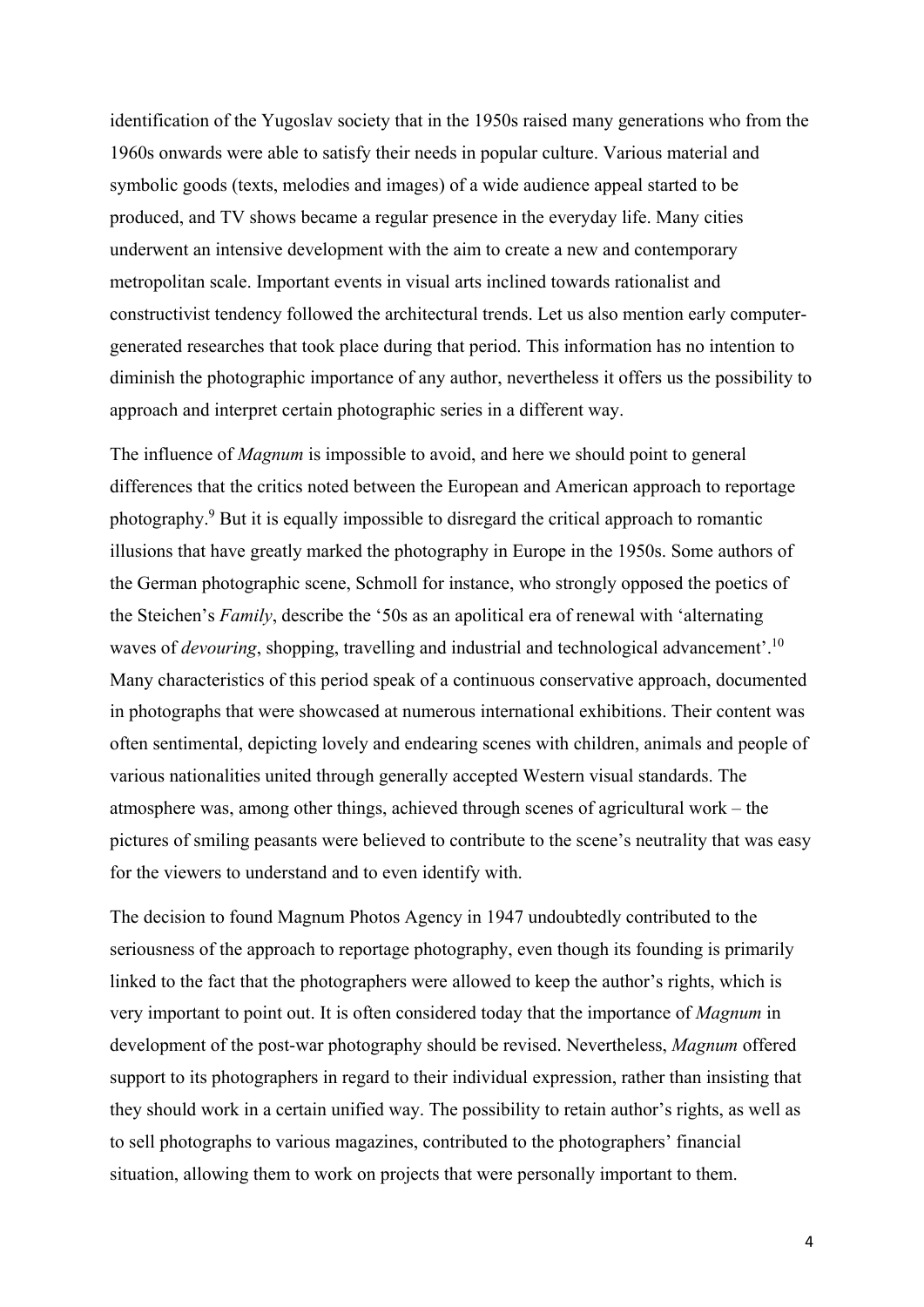During the first years of *Magnum Agency*, its photographers had a certain advantage in researching and photographing large areas of the world which photographers almost never previously had been given the opportunity to work in. They went where they wanted, *where the world was still pure* and innocent.<sup>11</sup> Nobody dictated how they should work nor were they tied to any individual editions that could restrict their freedom of work. They believed in the possibility of having a personal way of 'viewing' that goes above and beyond any pre-set mode of photographing. *Magnum* photographers were interested in portraying situations and depicting truth as the poetry of life's reality.

Almost parallel to the expansion of *Magnum*, the influence of the Steichen's exhibition was spreading around the world, in which Bresson also took part with several of his photographs. It is important however to point out the dominance of the photographs from the *LIFE Magazine*, which pervaded in *The Family of Man* exhibition and its catalogue. In such a surrounding it is more difficult to notice the subtle aesthetics of *Magnum* photographs, and therefore it is not surprising that the majority of texts dealing with this issue often commented on the populist photojournalism and the dominance of the American perspective.<sup>12</sup>

The interrelationships – on which there is very few information today – that could further explain the genealogy of what was happening at that time, are also an intriguing aspect. While Riboud was taking photographs throughout Dalmatia and other areas in Yugoslavia, Steichen was preparing his exhibition. Steichen's preparations included travelling to Europe and inviting agencies to join the exhibition, in order to make arrangements for what Roland Barthes would later call 'the expression of American mythology'.<sup>13</sup> Alan Sekulla was even harsher in his remarks; he considered it to be an example of *colonial aesthetics* that was widely approved by the general audience.<sup>14</sup>

From today's point of view, are we wrong to pose all these questions and to express our doubts? Riboud was fortunate to be acquainted with Madeleine Denegri, a French woman married to a Croatian teacher who taught Latin and Greek in Split before the start of World War II.<sup>15</sup> Denegri was an elegant, cultivated woman who worked as an assistant to André Gide in Paris in her younger years and spent a large part of her French career in journalism. She arrived to Split on a cruise liner in the late 1930s (which was rare at the time), met her future husband and decided to stay and live there. Denegeri collaborated in editing the French guidebook *Guide Bleu* to Yugoslavia and, according to her son's words, was also very familiar with the Diocletian's Palace, which she spent time researching. It was by her merit and her Paris acquaintances that Riboud visited Yugoslavia. Madeleine Denegri thought that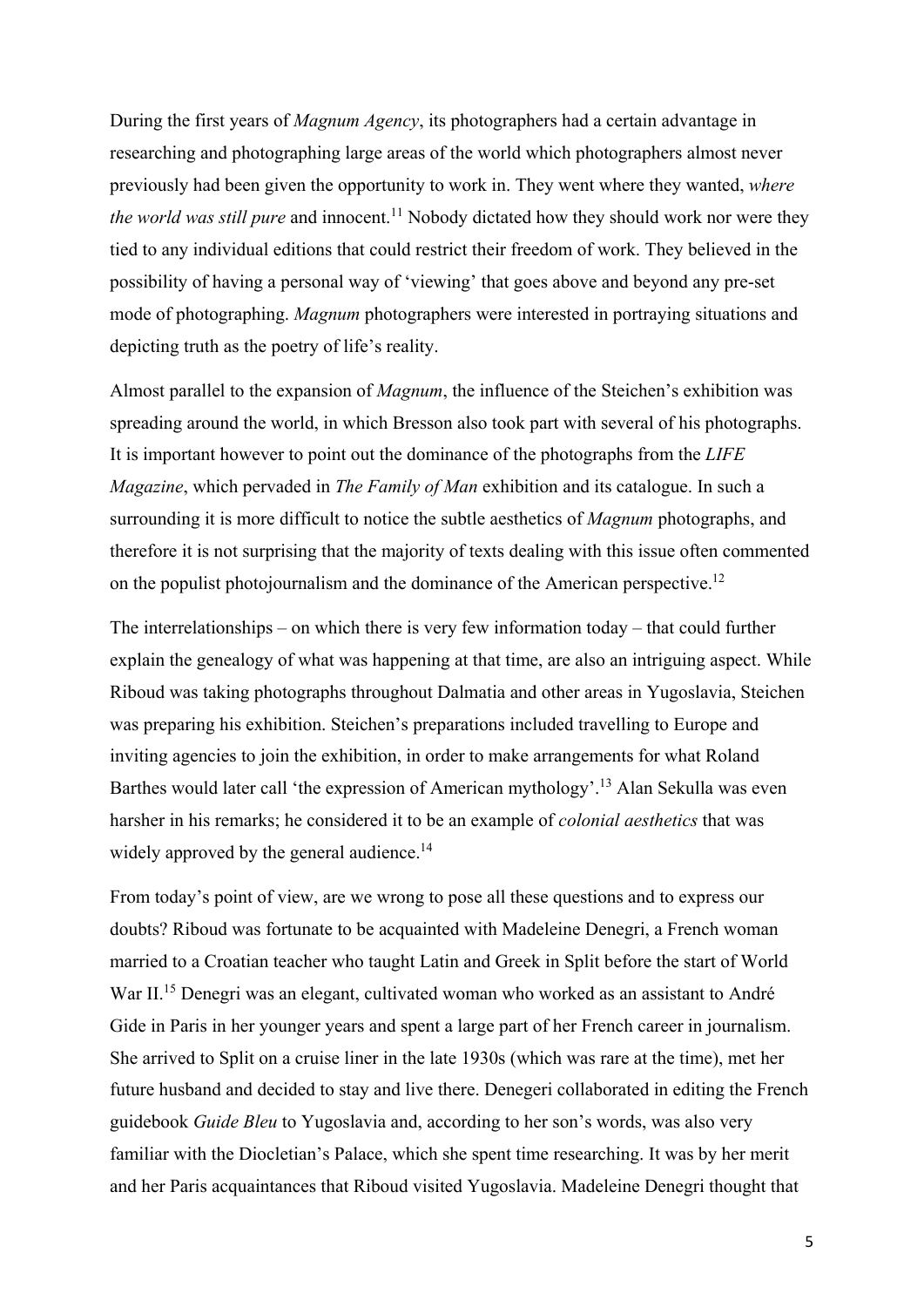Riboud could be interested in Inland Dalmatia where people lived in a very traditional way at the time, holding on to old customs and wearing traditional clothing. Riboud visited Yugoslavia on his way to the Middle East; together with Denegri, he travelled through Vrlika, Inland Dalmatia, Imotski and Sinj. According to the information accompanying his photographs, he also visited Dubrovnik, Korčula and Hvar, as well as Zagreb and Belgrade. Touring Inland Dalmatia was his main interest, which was partly due to the generalised notion of Yugoslavia as an oriental country in the Balkans, rich in examples of a 'backward' way of life that was very opposed to the life in the West. On his negatives Riboud used to note comments on some of the sights he was photographing; Bresson briefly described his travelling experience in the same way.<sup>16</sup> They travelled on macadam roads – a detail that the American journalist Arno Karlen confirmed a decade later in his extensive text on Yugoslavia accompanied by some of Bresson's photographs.17

The photographs depicting somewhat relaxed people and sunlit ambiences do not reveal any specific Riboud's interest besides the one already mentioned. He notices the everyday life on the streets, photographing people who seldom show interest for his camera. From the conversations led with various people in 1965, Karlen concluded that there was still a certain uneasiness about foreigners in Yugoslavia at the time. The number of foreign visitors to Yugoslavia was even lower in 1953, when the country was recovering after having made some difficult political decisions that were positively received by the Western world. Nevertheless, the locals were perhaps still suspicious of the foreigners. We can notice it on the photograph depicting an older woman observing a young girl in a bikini; the woman is leaned against a wall, observing the girl with an indistinct expression on her face. Both women seem to not notice the photographer who is evidently photographing them from up close. Another interesting photograph is the one of two sleeping passengers on a ship travelling from Dubrovnik. An oblique sunray divides the scene in two fragments, symbolically separating the sacred and the profane, the female and the male world - a nun sitting on a hard bench and a man lying in a more comfortable deck chair. We interpret the photograph with great interest, yet we barely notice the boy in the background, curiously observing the photographer.

The most direct communication between the photographer and his subject can be found in the portrait of an older woman with a boy. The photograph, however, reveals nothing more about them, except their traditional clothes and the modest house that they are standing in front of. They are silent witnesses of time, remaining distant from the photographer. A similar case can be seen in the photograph of a man sleeping on the stone wall bench next to the Gate of Ponte.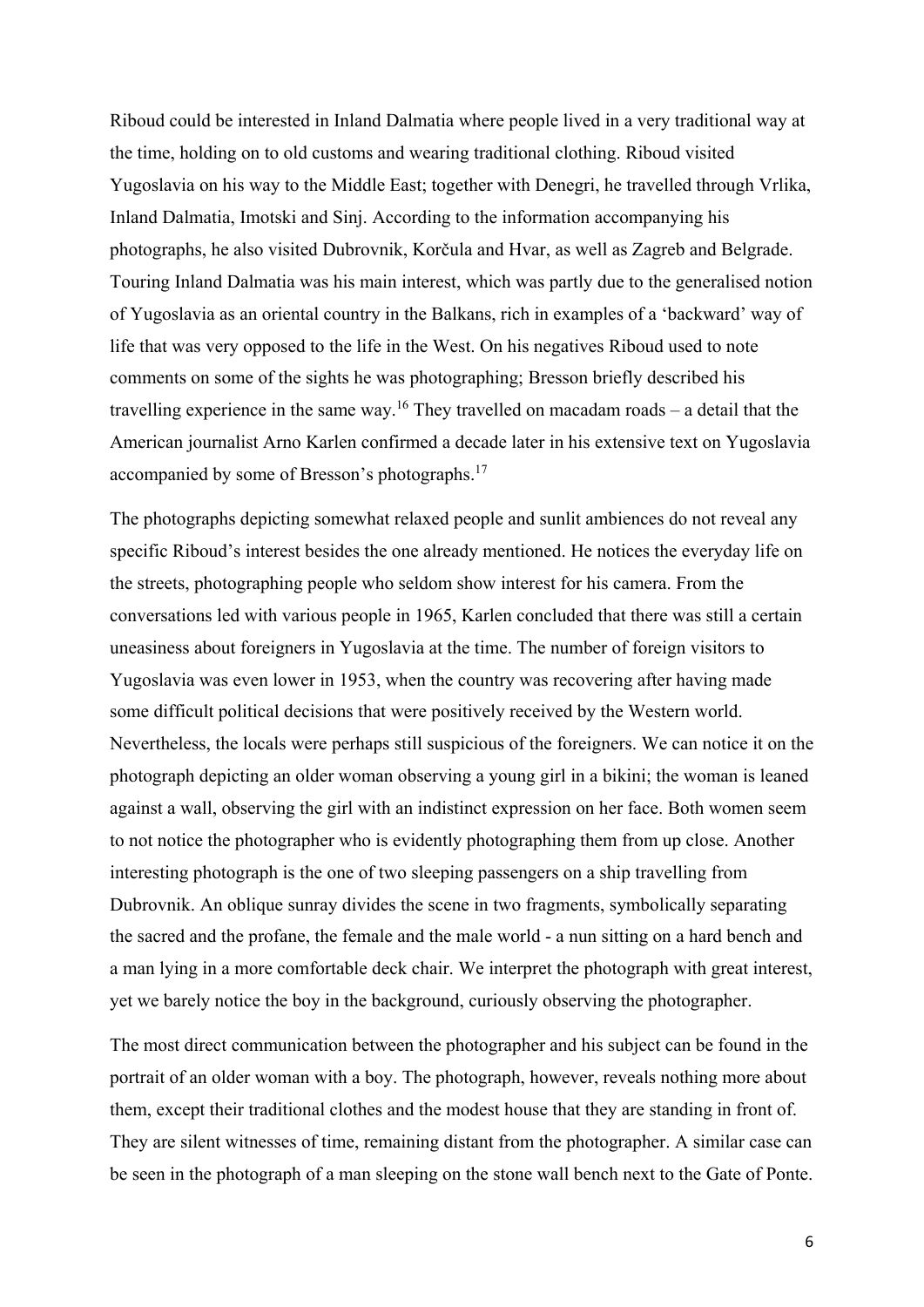Above him, a stone Renaissance frame conceals the casually arranged posters announcing Dubrovnik Summer Festival, Nada Putar Gold's concert and a fair in Maribor. A clunky bin carries a handwritten sign 'waste' while three generations of men – the sleeping one, a former soldier and a boy – appear to be unaware of the city's beauty and everything else it has to offer.

In that same year, 1953, Riboud joined *Magnum* where he would stay for almost thirty years. In that year he shot one of his most famous photographs, the one of a man painting the Eiffel tower. His photographic work of the time is characterised by the ability to notice simple, everyday gestures. Poetic depictions Riboud compared to continuous musical phrases. He remained loyal to what he had learnt from Bresson,<sup>18</sup> which was to keep the ability to notice the tiniest detail in every situation, no matter how captivating and unique that situation may be, for that tiny detail could be crucial to the story.

In the years that followed his travel throughout Dalmatia and its inland, Riboud continued to explore more far away destinations. In the year 1955, he continues to China, Afghanistan and Japan. It was a less complicated time for Western photojournalists then, which allows us to believe that Riboud's simple approach and sympathies towards his subjects correspond to the nature of that time and to the need to offer an understandable image to the viewer.

Although it was a period of great differences between the Japanese traditionalism and Western modernism, Riboud overcame them by following the advices of Cartier-Bresson. From his older colleague Riboud inherited elements of humour as well as his sympathy for a foreign milieu.

Unlike Riboud's visit, which was of a private nature, Henri Cartier-Bresson was assigned by the American *Holiday* magazine to make a photographic reportage on Yugoslavia.19 We will make a short overview of his travelling route through Yugoslavia and refer to some of his comments. Bresson started his travel in Slovenia, where he took photographs of the Postojna Cave and farms in Lipica. He continued to Istria, visiting the usual sites such as the Euphrasian Basilica in Poreč and the amphitheatre in Pula as well as various landscapes which he continued on photographing on his way to Senj and Zadar. In Zadar, Bresson was interested in seeing the garden of the Benedictine monastery and the 11<sup>th</sup> century relief *Flight into Egypt* which is kept in the local Archaeological museum. In Trogir, he shot his famous photograph of a boy carrying large wooden doors. There he also took photographs of a mother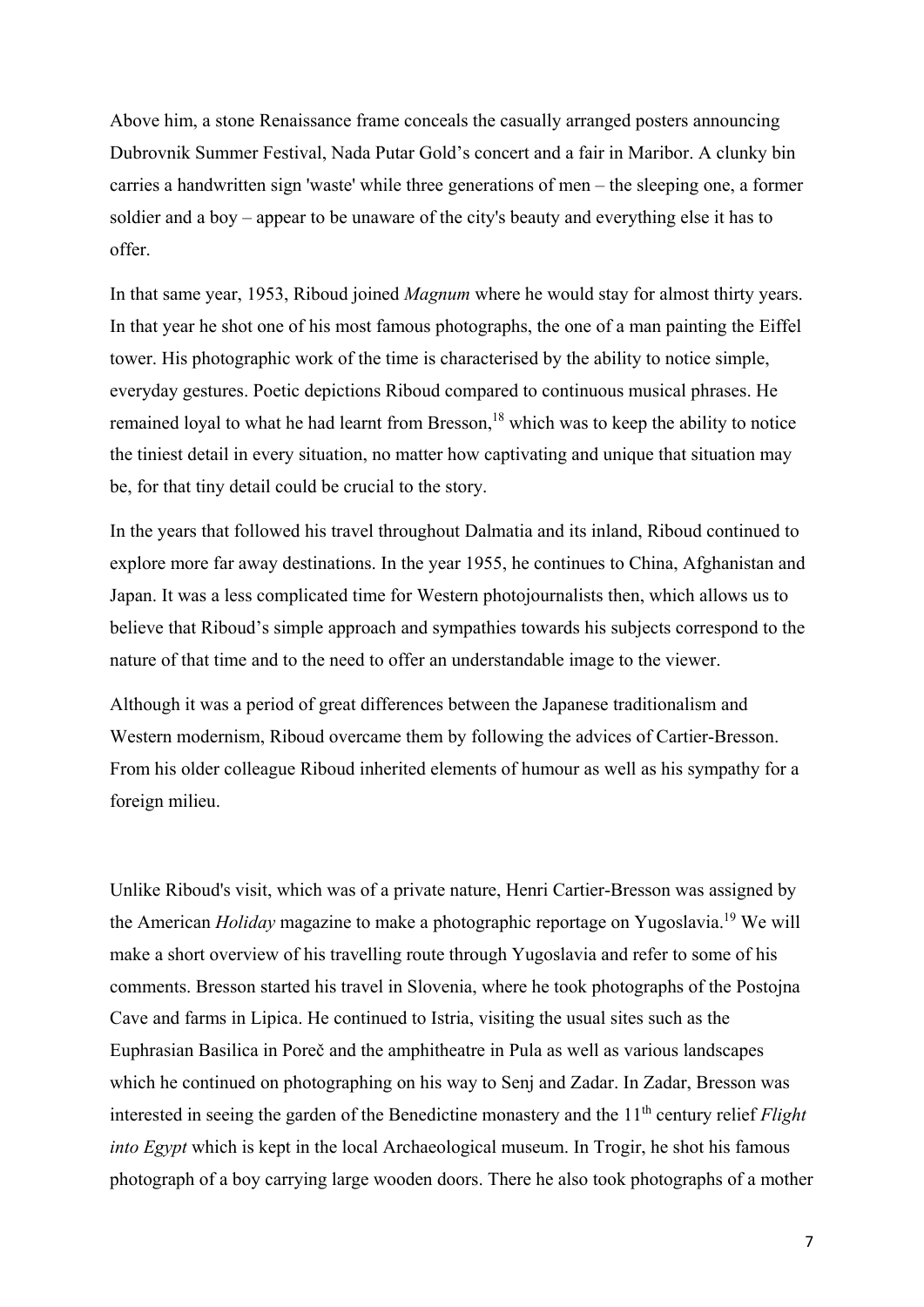with a child in front of a medieval house and of children playing in front of the cathedral. In the Central Dalmatia, Bresson photographed the Diocletian's Palace and the green market in Split, vineyards near the city of Omiš and various ornaments that he came across on old stone houses.

From Omiš, Bresson continued to Komin and further down to the Neretva River, following up the river course until he reached Mostar. In Mostar, Bresson noticed<sup>20</sup> the Ottoman influence, visible in many streets and local cafés. There he photographed a peasant standing in front of a poster announcing the Igor Oistrakh's concert, women at the local market, women with children, women in the mosque's courtyard. In Sarajevo, his attention was drawn to a little boy playing with a pistol. In one shot Bresson managed to catch peasants and tourists as well as the bridge next to which Franz Ferdinand was assassinated. He also photographed a dent on the pavement – Gavrilo Princip's footprint on which tourists and children now stand as they try to imitate his attack movements. Bresson used one roll of film in photographing the archive of Gavrilo Princip's life, family and death. During his stay in Dubrovnik, Bresson took photographs depicting local vineyards and the famous city tram, soldiers at the Onofrio's Fountain, a priest talking to young girls, Germans shopping for souvenirs at the local market, peasants, tourists and a young Yugoslavian girl visiting the Modern Art Gallery. After Dubrovnik, Bresson went to Sveti Stefan where he noted his impressions of this small fishing village built in the  $15<sup>th</sup>$  century on a rock and connected to the land by a bridge. His notes mention a notable number of tourists visiting this popular touristic place with fully restored old houses and first class hotels.

He continued his travel through Montenegro, where he shot ten rolls of film. His notes on the negatives mostly refer to old men, abandoned places and village women at the local markets. There are few shots of saints' relics and historic architectural elements of Kotor. His experience was similar in Kosovo where he visited the monasteries of Peć, Dečani and Prizren. Throughout Kosovo, Bresson took photographs of people wearing traditional clothes, as well as photographs of peasant women in traditional dresses watching the shop windows. In Macedonia he was mostly interested in the details of the earthquake that hit the country in 1963 - a clock at the railway station that stopped ticking in the moment the earthquake occurred, frescoes in the oratories, peasants, goatherds and rural fields. He rarely shot details depicting contemporary life in Macedonia, such as the new buildings in Skopje whose construction after the earthquake was financed by international community. This almost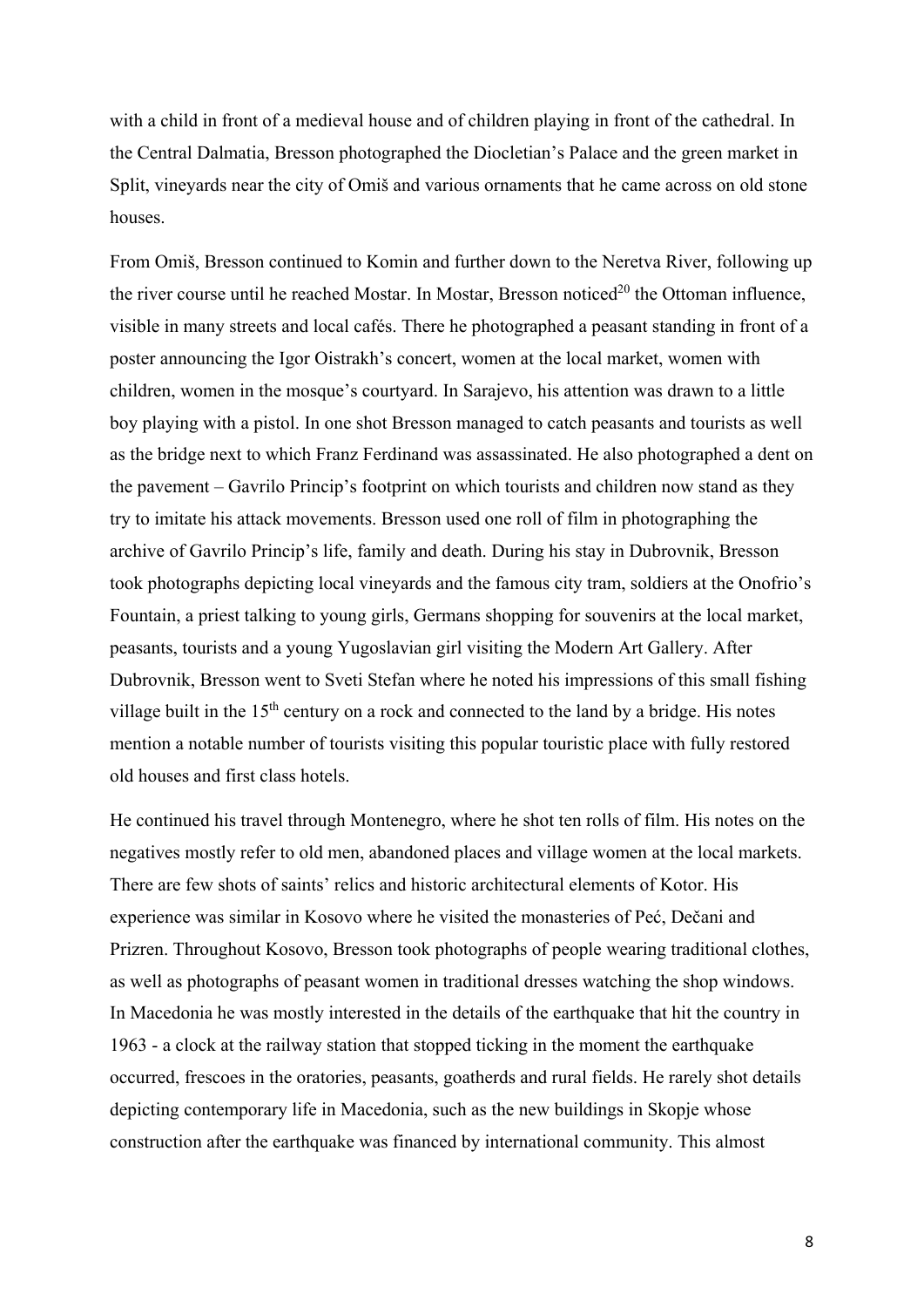predictable collision of two civilisations and time periods Bresson was also able to find along the Skopje-Belgrade highway, where he took a photograph of a car in the nearby field.

He discovered a somewhat different atmosphere upon his arrival in Belgrade. In his impressions on the city, Bresson mentions places where writers, journalists and artists meet. His panoramic shots of Belgrade are accompanied by comments on government bureaus and offices being transferred to the new city areas or to the outskirts of the Old town, noting that the same tendency is also present in other cities. Everywhere he went, Bresson took shots of children, old men and of people who try to earn their modest living in various ways such as weighing children on the street. He did not take any photographs of new office buildings, industry, faculties and new residential areas, however we cannot simply conclude that he was not interested in such themes. If we were to conclude anything from his photographs and journals, we could say that the local contemporary life evidently did not grasp his attention. Bresson focuses on people, whom he approaches in a distinctive way, searching for unexpected elements of humour. He is interested in the people's position towards religion, recording elements of God-fearing and local religious feasts. In Zagreb surrounding, prior to his departure, he shot a felled forest, an old man leaving a shop and a florist. On his way back to Slovenia, Bresson photographed a wedding in the centre of Ljubljana, as well as German tourists and what was his notion of alpine tourism. He used his last roll of film in a Slovenian pilgrimage site whose name he never wrote down. Asahi Camera Japan was later allowed to publish a smaller selection of photographs from this series.

Cartier-Bresson's style is difficult to unambiguously define. He is one of the greatest names of reportage photography, but not of documentary photography. Bresson was a humanist whose messages were complex and it is not surprising that his photographs were included in the exhibition *The Family of Man*. But while Steichen worked in the footsteps of Steiglitz, Cartier-Bresson's expression was closer to Walker Evans and his lyrical documentarism. They were both influenced by the work of Atget. Photography was important to them as a document that needs to provide an emotion which is not visible at first sight and which reveals itself only through a more careful observing.

Even though we have access to relatively few photographs taken in Yugoslavia and despite of a certain cliché expressed in his comments, Cartier-Bresson's poetics of this series is evidently resting on the decisive moment. And it is not just about the occurrence of such a moment, but also about what that moment means in the context of the entire history. That history is composed of both banal, funny and sad fragments, all of which harmoniously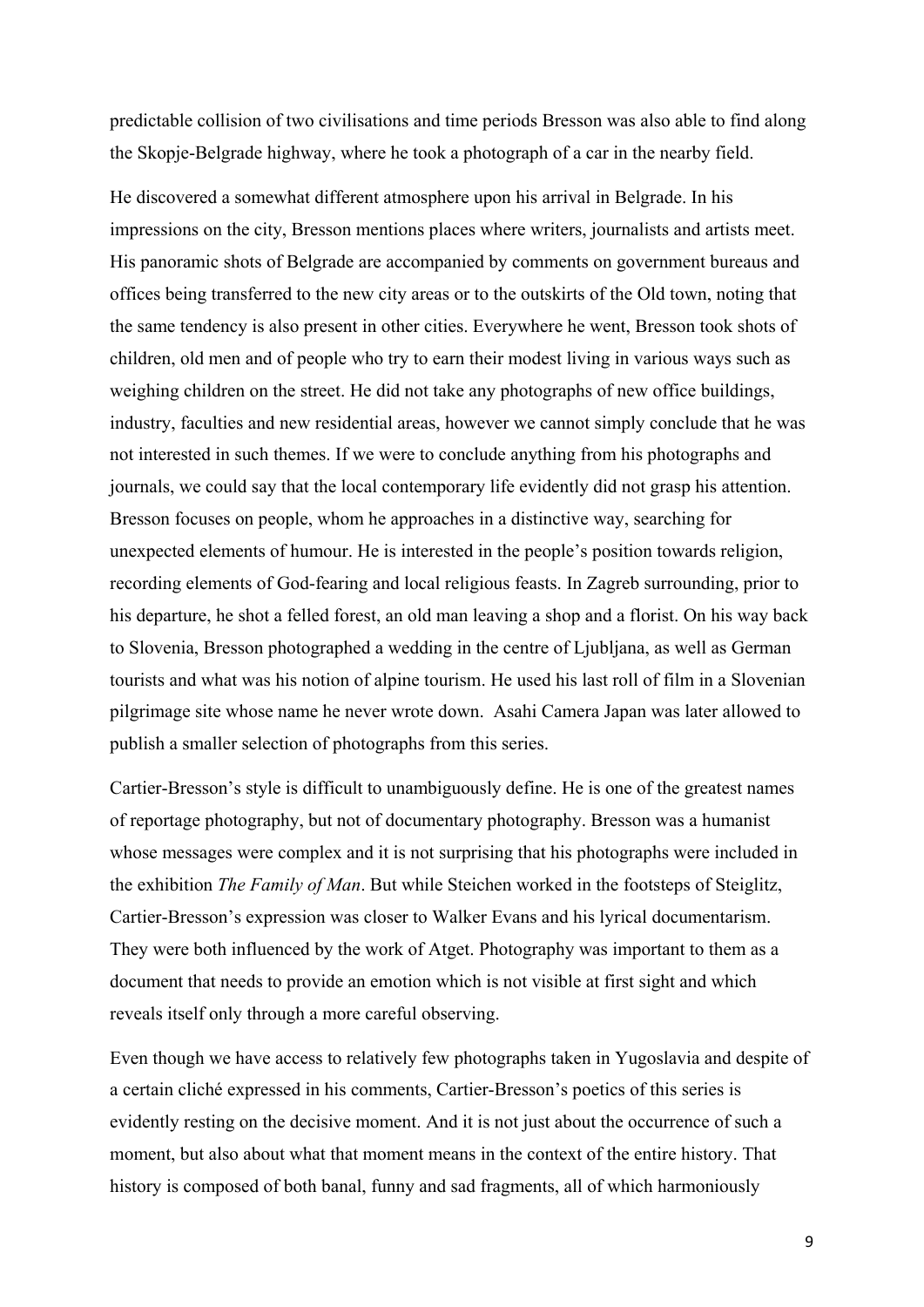resonate in Bresson's photographs. It is also important to stress his interest in dance, from which he developed a sense for reaction to composition and body movement in space. The rhythm of the figures depicted in his photographs reveals the need of a continuous flow of information. We also need to point out the link between the photographic approach based on the 'decisive moment' and the traditional ethnographic immersion in a topic.<sup>21</sup> That one moment has an identical meaning and allows the photographer to capture a visual form that can satisfy all the 'expressions' that would require more time in some other type of research. Ultimately, Bresson's style really proves to function within a cultural sphere that is concentric and multicultural, and not, to use the words of Irit Rogoff, centrist and hierarchical.

Let us mention some of the photographs from the series taken in 1965, which Cartier-Bresson personally selected for his photo-monographs.22 The scene in Prizren is particular because there are two versions of it. The movement of the man in the centre of the photograph reveals the author's ability to rhythmically define it. Even the fixed elements of roughly plastered houses contribute with their arrangement to the alternating rhythm, which gets interrupted by a strong detail - a perpendicular lamppost. A brilliant photograph of a boy carrying a wooden board has only recently came to the focus of interest. The photograph was taken in Trogir, as Bresson disclose in his comments, in which the boy appears to be almost entirely integrated between the walls structure and the paving stones. Bresson's humorous note can be seen in the conversation of two men in an Ottoman style café in Mostar – we discover it in the two pairs of eyeglasses, hands and the parted lips which are typical for a certain way of singing in some areas of former Yugoslavia. In Zagreb, Bresson photographed a florist of an almost caricature appearance. The short fat woman is wearing an apron and a flower-patterned scarf and her rough and seemingly displeasing face is in contrast to the colourful bouquets of flowers. A photograph taken in front of a church in Dalmatia depicts a man talking with two nuns. Two little girls in the foreground are looking away in a confused, perhaps even frightened way. Their worlds are at the same time so familiar, yet so different; one is anchored in the isolated world of religion, the other is innocent, timorously anticipating the future to unravel. Bresson also shot a beautiful scene of two little girls walking embraced in Sarajevo. Their affectionate gesture is in contrast to the bitter atmosphere that surrounds them and in which we do not find any familiar urban elements.

The politicization of the social space is much more noticeable in Arno Karlen's description of his travel to Yugoslavia. I would like to point out the author's insisting on elements of rurality and backwardness as well as on detailed description of everything that he considered to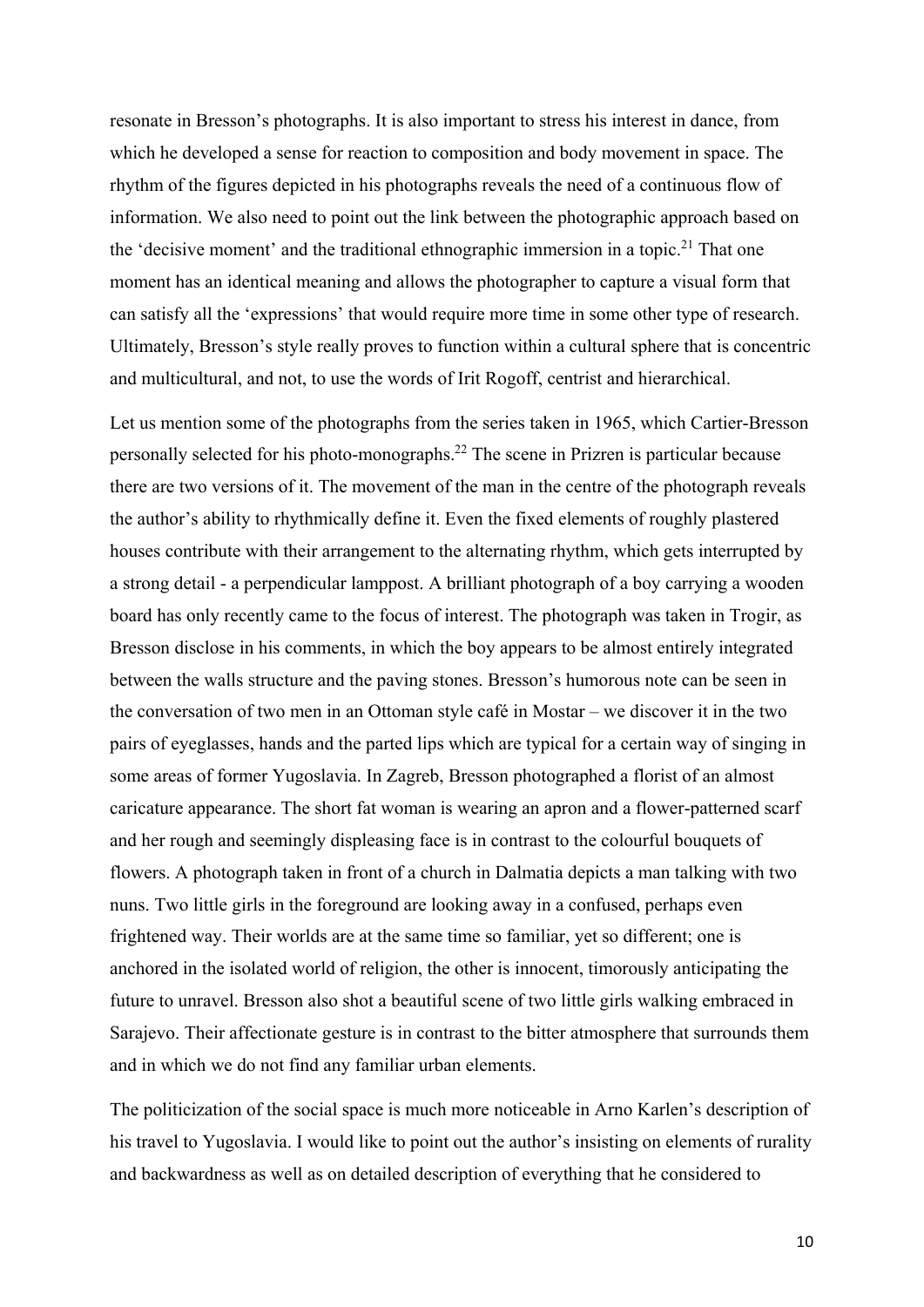represent a world that is far outside of the Western Europe. This is a different world, full of strong contrasts and complex changes in a milieu that has been intact for centuries. The locals are suspicious of foreigners and the sanitation conditions are horrifying with people still eating with their fingers from a shared bowl. It seems that there were very few occasions in which Karlen encountered any example of modernisation, and modernisation was not such a rare phenomenon at the time. The selection of Cartier-Bresson's photographs also follows the idea of Karlen's text and we can freely conclude that they were selected by the editor and not by the author. In a certain way, Cartier-Bresson's photographs operate as a visual *potpourri* and almost serve to justify the aesthetics of colonialism which patronizes particular milieux and interprets their position as inferior by class and race. Bresson's photographs were used in a way reminiscent of the Steinchen's exhibition, in which images were connected 'like words in a sentence so as to deliver a particular message to a relatively passive audience'.<sup>23</sup>

In her text *Terra Infirma – Geographies and Identities,* which she later expanded into a book, Irit Rogoff among other things warns about conventional systems of signs that serve to define any form of a coherent, united national or social identity as well as its legitimate relation to a certain place.<sup>24</sup> A case in which such signs remain invisible can lead to disastrous consequences; Rogoff documents them through an array of conflicts in different parts of the world and through aggressive conditions that certain groups use in order to segregate themselves from those who are different on racial, national, religious or some other grounds. The sign systems are also subjected to changes which are essential part of civilizing processes. The signs affect the issue of representation, while their role in the structure of power relations is to indicate those who are responsible of the representation's production, as well as of its control and dissemination.

To what extent can geography be used as an argument to discuss the representation of contemporary identities? What happens in the moment of cultural displacement? Can what we see be related to the auspices of the Western colonialism which uses its continuity as one of its main arguments? Is the knowledge of a certain area, no matter how superficial it may be, also a reflection of power relations? Rogoff disagrees with the notion of geography as a place, she considers geography to be 'always an ordering principle and theory of cognition'.<sup>25</sup> This standpoint serves as a basis for the metaphor of baggage that, to a certain extent, everyone carries with themselves while they explore a place as a sum of subjective information and viewpoints.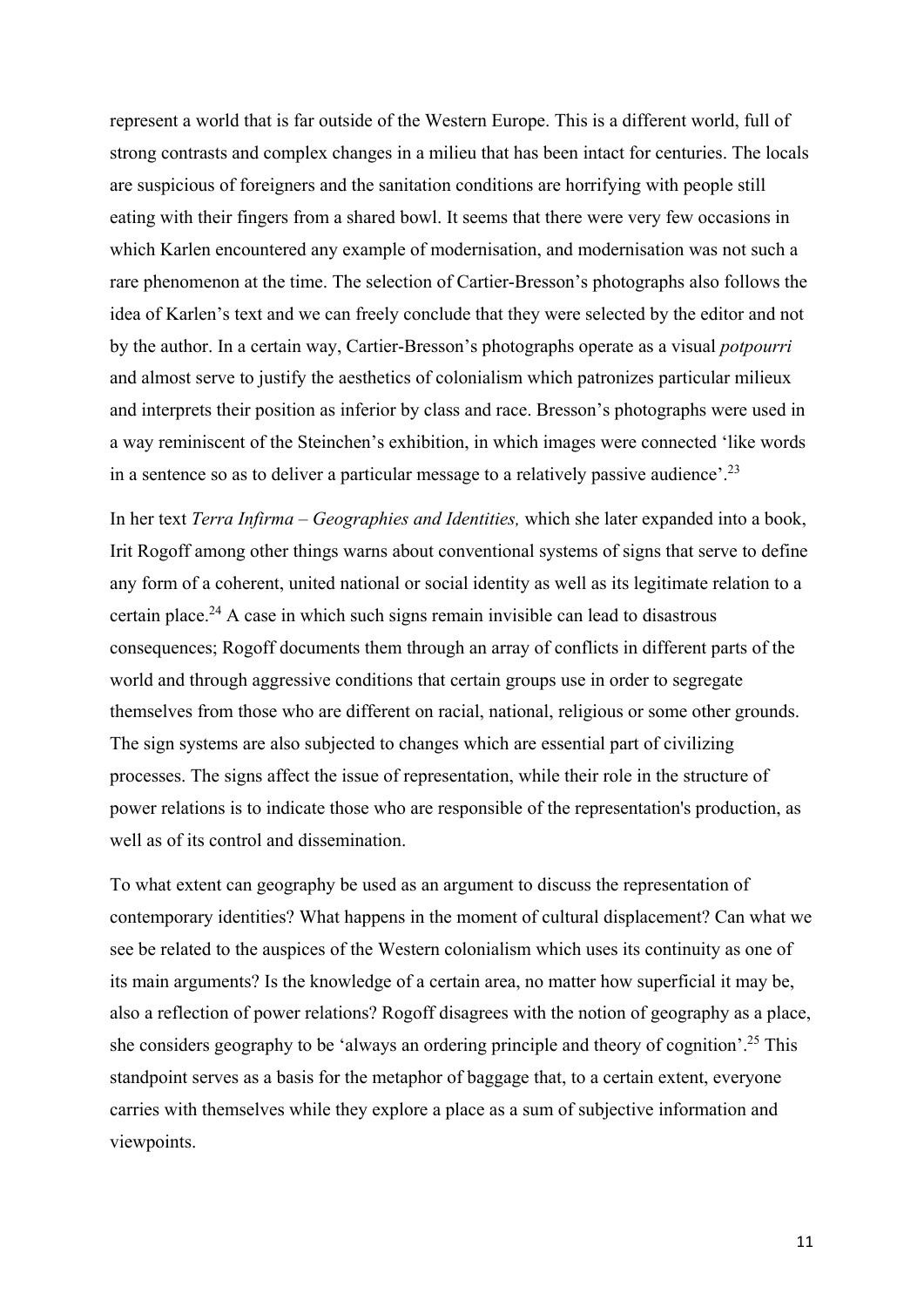Does a photograph taken in a foreign or a less familiar milieu represent the end of a journey or the beginning of a new one? Travels shorten the distances in terms of time and space, but what happens to the understanding of what we encounter in our travels? Has the shortening of time and space produced a new geography? If so, why is this 'new geography' still resting on the search for traces of history? Are the questions that we wish to discuss overburdened with the baggage, which we inevitably link to neo-colonial ideologies? Do the poverty of others and experiences belonging to some other time and worldview make us become better, or at least different?

Do we find ourselves confronted with stereotypes as we explore the photo-journeys of these two photographers? And is there another image, besides the one that they captured, that was not mediated in this case? Cultural decolonization processes started in Europe right after the end of World War II, but does this information allow us to engage in what Irit Rogoff calls 'a semiotically informed attempt to deconstruct the assumed relations between significations of geographies and representations of identities'?26

As we read the article that was published in the *Holiday* magazine along with Bresson's photographs, we cannot avoid the thought of taking a stand or of even comparing to the socalled *great traditions*. Is it advisable to talk of confrontation with stereotypes in the case of the two photographers? The meaning of the specific location and of national and cultural identity is determined in relation to the already written narrative. The centre where the hierarchy is being established is located somewhere else, and we are in the position to research the photographic mapping as an art form. And every image that we find in that process testifies of strategically and institutionally posed questions of identity, regardless of its quality or of its author's individual point of view.

<sup>1</sup> Paul Virilio, *Brzina oslobađanja*, translated by Gordana V. Popović, Naklada DAGGK, Karlovac, 1999, pp. 44-45.

<sup>2</sup> Roland Barthes, *Camera Lucida*, translated by Richard Howard, Vintage Books, London, 2000, p. 6.

<sup>3</sup> Barthes, ibid, p. 27.

<sup>4</sup> The research was done in 2014 as part of preparation for the international conference on contemporary photography *Metaphor of Baggage*, held as part of the Rendez-vous – Festival of France in Croatia (May – September 2015). Therefore I visited and examined the archives of Henri Cartier-Bresson and Marc Riboud in Paris. The research of other publications has been done at the Maison de la Photographie and Bibliotheque Kandinsky, also in Paris.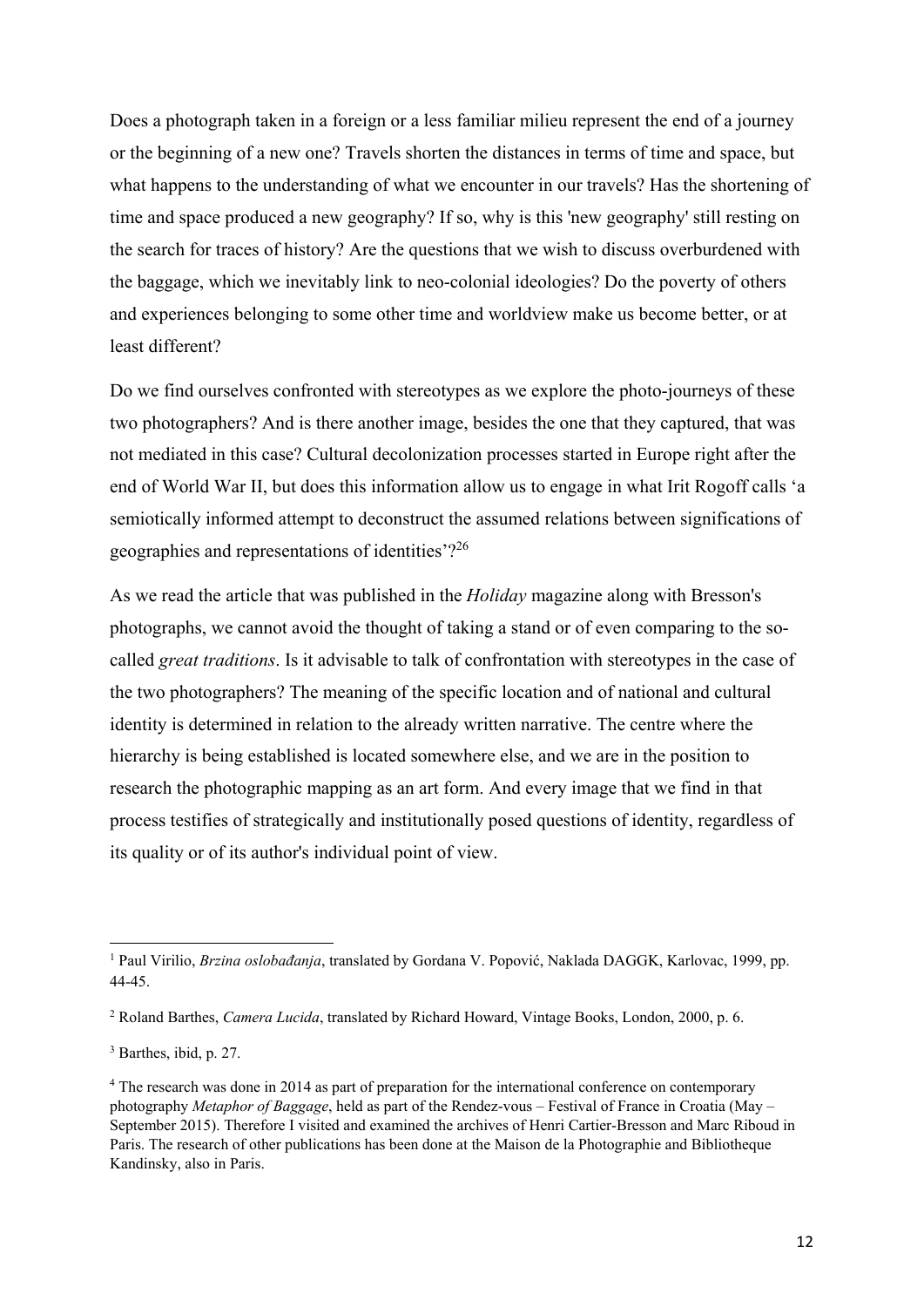<u> Andrewski politika (za obrazu za obrazu za obrazu za obrazu za obrazu za obrazu za obrazu za obrazu za obrazu</u> <sup>5</sup> Photographs of Cartier-Bresson were included in the mentioned exhibition, those of Riboud were not; nevertheless in the series of photographs that are on display in this room we can find characteristics that have greatly defined the scene in the mid-1950s and we can relate them to *The Family of Man* exhibition.

<sup>6</sup> Barbara Auer, *Fotografie der 50er Jahre – Zwichen Abstraktion und Wirklichkeit*, Kunstverein Ludwigshafen am Rhein, 1998, p. 57.

7 Edward Steichen's project *The Family of Man* was seen by approximately 9 million people and is generally regarded as the peak of interest in people. This exhibition was somewhat of a quest for the untarnished utopia that also served to introduce the art medium of photography to museums, as well as to have it accepted by a wider audience. Generations of photographers were related to this project. Observed from the today's perspective and with the necessary critical detachment that occurred over the last several years, this project is considered today to be a spectacle of mass culture that served, along with clichés and generalized opinions (expressed on both – the photographs and their captions), to evade the always problematic truth.

8 Tvrtko Jakovina, "Povijesni uspjeh šizofrene države: modernizacija u Jugoslaviji 1945.–1974." ("Historical Success of Schizophrenic State: Modernisation in Yugoslavia 1945 – 1974"), *Socialism and Modernity. Art, Culture, Politics 1950 – 1974*, Museum of Contemporary Art & Institut of Art History, Zagreb, 2012, p. 25.

9 Graham Clarke, *The Photograph*, Oxford University Press, New York, 1997, p. 156, 157.

 $10$  Auer, ibid, pp. 9-10.

<sup>11</sup> http://inmotion.magnumphotos.com/about/history (accessed on 15/05/2015)

<sup>12</sup> For further critical consideration of *The Family of Man* exhibition, I recommend the collection of texts by Jean Back, Viktoria Schmidt-Linsenhof (ed.), *The Family of Man 1955 – 2001. Humanism and Postmodernism: A Reappraisal of the Photo Exhibition by Edward Steichen*, Jonas Verlag, Marburg, 2004, as well as the article written by Sarah E. James, *A Post-Fascist Family of Man? Cold War Humanism, Democracy and Photography in Germany*, http://oaj.oxfordjournals.org/content/35/3/315.extract (accessed on 06/12/2012)

13 Roland Barthes, *Mitologije*, translated by Morana Čale, Pelago, Zagreb, 2009, p. 127.

<sup>14</sup> Allan Sekula, "Between the Net and the Deep Blue Sea. Rethinking the Traffic in Photographs", Jean Back, Viktoria Schmidt-Linsenhof (ed.), *The Family of Man 1955 – 2001. Humanism and Postmodernism: A Reappraisal of the Photo Exhibition by Edward Steichen*, Jonas Verlag, Marburg, 2004, p. 141.

15 I thank Gerard Denegri for the information related to Marc Riboud's visit to Yugoslavia, whom I spoke with in the spring of 2015.

<sup>16</sup> I thank Marc Riboud's spouse, Catherine Riboud, for additional information and notes accompanying negatives, whom I spoke with at the Riboud Foundation in Paris.

17 Holiday Magazine, November 1965. Henri Cartier-Bresson Foundation, Paris.

<sup>18</sup> http://duncanmillergallery.com/press/marc\_riboud.pdf (accessed on 01/05/2015)

<sup>19</sup> His travel took five weeks - from June 20th until July 27th - during which, according to the Cartier-Bresson Foundation, Bresson used 113 rolls of film. It is a well-known fact that Bresson shot a lot; he also personally carried out the first selection of photographs, which was traditionally being much narrower than the total amount of shot material. In spite of the precise information that was found in his records, it is impossible to determine the exact number of developed photographs. For this research I was particularly interested in his notes of the moments he photographed. Unfortunately, there is no possibility to access Bresson's contact prints and negatives, therefore his travel can be visualised only through the shots that were selected for the magazine, as well as through photographs that were later published by Bresson in his photo-monographs. In the same year Bresson visited Budapest, Prague and London and shot portraits of contemporary people in France until April